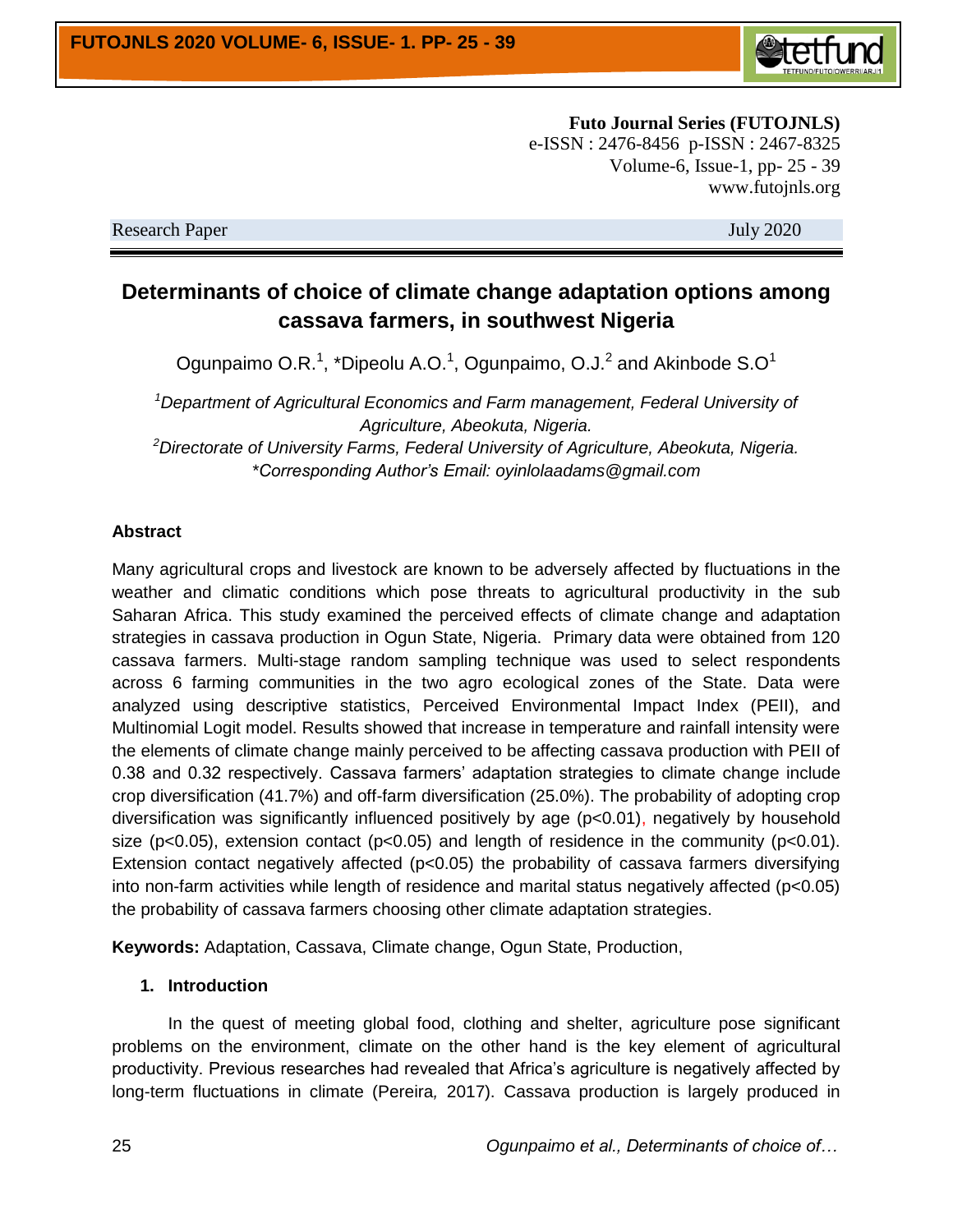

Nigeria, but it is concentrated in the hands of numerous small holder farmers and found mostly in the central and southern regions of the country.

From independence to the mid-1980's, cassava production in Nigeria was roughly stagnant. Production of the commodity began to increase between the mid-1980 and the early 1990's and remained almost constant during the 1990's. Nigeria's agricultural image can be judged from cassava production because Nigeria is the largest producer of cassava tuber in the world with production of about 59 million metric tons of the world's production of 291 million metric tons in 2017 (IITA, 2020). According to FAO, (2020), the crop is predominantly grown by smallholders and the total area under cassava cultivation in Nigeria is about 3.7 million hectares. Although the world leader in cassava production, Nigeria is not an active participant in cassava trade in the international market due to the uncompetitive nature of its production and weak processing systems.

According to Sanni, Daniels, Udah, Elechi, Oruwa, and Tijani, (2011); FAO, (2020), cassava is regarded as an essential crop, it is one of the utmost vital crops for farmers in Nigeria; it is the most commonly cultivated crop and provides food and income to more than 30 million farmers and large numbers of processors and marketers. Several studies such as Nweke, Ugwu, Dixon, Asadu and Ajobo, (1997); Taiwo, (2006); Sanni *et al*. (2011) and Ohimain, (2015) have also shown that cassava has the potential to industrialize Nigeria more than any other product if its potential is properly harnessed. Therefore, as a crucial crop to the Nigerian economy it is important to study how farmers perceive the influence of climate change on cassava and adapt to the negative effects that might arise from climatic changes.

Adaptations to climate change are carried out in response or in anticipation to the antagonistic effects of climate change. It involves adopting suitable practise to avert and or minimise the damage they might cause or taking advantage of positive situations that might occur. (European Commission, 2016). According to Adger, Huq, Brown, Conway and Hulme, (2003) in Ogunpaimo and Dipeolu, (2019) climate change will have greater negative impacts on poorer farm households as they have the lowest capacity to adapt to changes in climatic condition. The benefit of adaptation practices can therefore not be overemphasized. It is crucial to help these farming communities better withstand extreme weather conditions and associated climatic fluctuations.

Ogun state which is a state in the south west region of Nigeria is one of the leading cassava producing states in the country, Ogun state was selected as a sample of the European Union Cassava Processing Areas (C:AVA areas) which are Ogun, Oyo, Ekiti, Kwara, Ondo, Lagos, Abuja And Nassarawa.

Several researchers had studied the choice of adaptation strategies of farmers to climate change. For instance Soto Arriagada (2005); Nhemachena and Hassan (2008); Ojo and Bayegunhi, (2019) conducted researches on determinants of African farmers' strategies for adapting to climate change while Fosu-Mensah, Vlek and Manschadi (2010) and James *et al.*, (2013) looked at farmers' perception and adaptation to climate change. However, very few researchers studied the factors influencing the choice of climate change adaptation measures adopted by cassava farmers.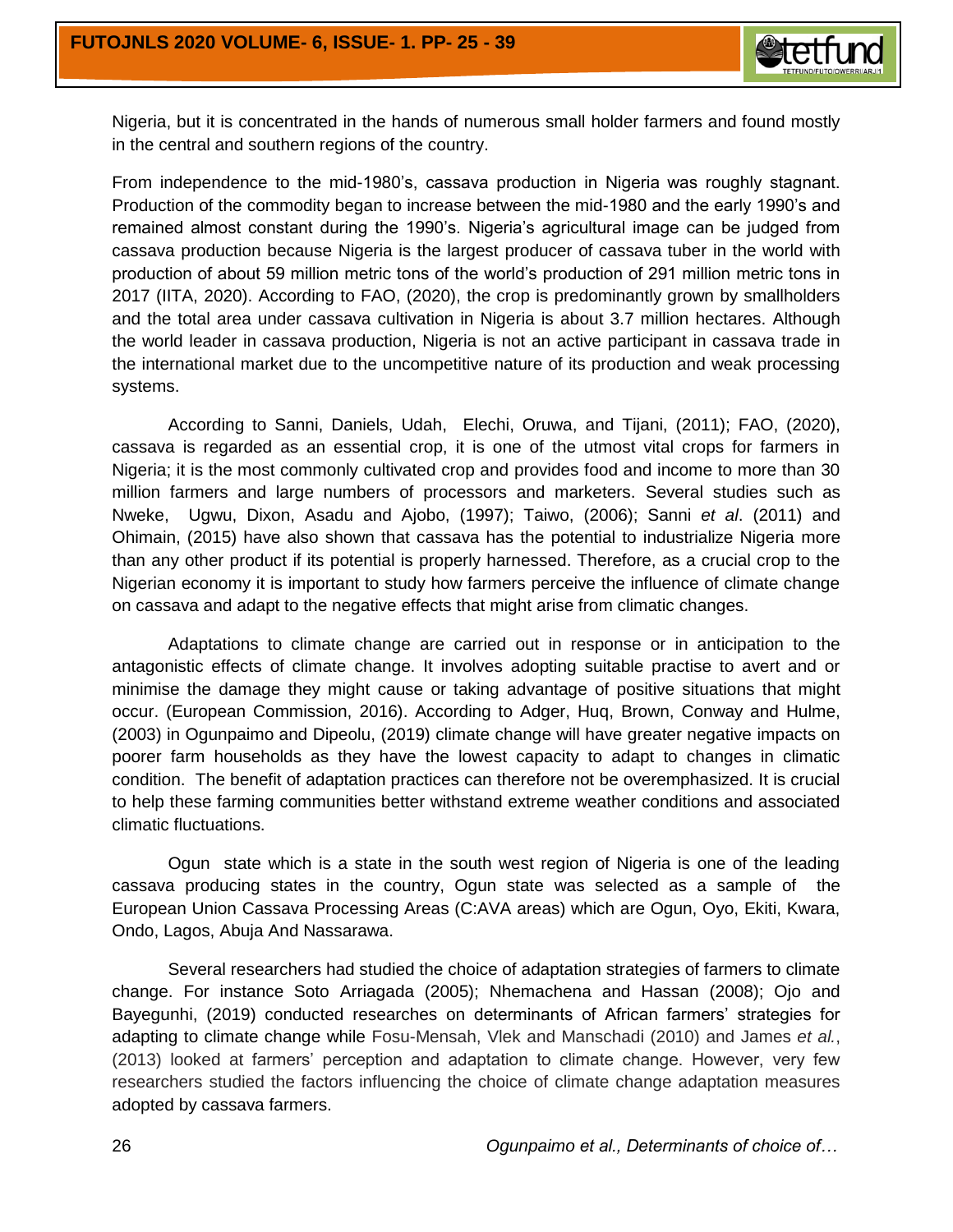

Thus this paper sought to assess the perceived effects of cassava farmers to climate change, identify the adaptation strategies adopted by cassava farmers and determine the factors affecting adaptation strategies employed by farmers.

## **2. Materials and Methods**

## **2.1. Study area**

Ogun State is located in the South West Region of Nigeria with its [capital](http://en.wikipedia.org/wiki/Capital_(political)) at [Abeokuta](http://en.wikipedia.org/wiki/Ibadan) was created in 1976 and comprises former Abeokuta and Ijebu provinces of former Western states. It was carved out of former Western region in 1967. It is located within Latitude  $7^0$ N and Longitude  $3.58333^{\circ}E$  and now covers a total of 16.432 square kilometres of landmass. Its population as at 2006 is 3.75 million. It is bounded partly by Oyo and Osun States in the North, Lagos state in the South, Ondo State to the East and the Republic of Benin to the West (Ogun State Government, 2016).

It is covered predominantly by evergreen forest vegetation in the south and has vast grazing savannah in the north which is suitable for animal husbandry. The state has natural resources that include forest and water bodies as well as large quantities of mineral deposits limestone, chalk, phosphates, granite stone, gypsum, bauxite, bitumen, feldspar, glass sand, kaolin, quartz, tar, gemstones and clay. The people of Ogun State belong to the Yoruba ethnic group, with subgroups are such as Egba, Yewa, Awori, Egun, Ijebu, Remo, Ikale and Ilaje. The language spoken in the state is Yoruba although English is the official language. Agriculture is the economic mainstay of Ogun state with crops such as maize, rice, cassava, yam, plantains, and banana. Cocoa, kolanuts, rubber, palm oil, tobacco, cotton and timber are the main cash crops grown in the state. (The Ogun State Government, 2016)

## **2.2. Data Description**

Data on adaptation strategies were collected directly from cassava farmers in the study area using structured questionnaire. The study was carried out in Ogun State, Nigeria which involved a cross section of 120 cassava farmers. Multi-stage sampling techniques were used to select the cassava farmers. The first stage of sampling involved a random selection of six farming communities each in the two agro-ecological zones of the state. The second stage involved a random selection of 10 cassava farmers from each farming community thereby giving a total number of 120 respondents.

## **2.3. Analytical Framework**

## **2.3.1. Descriptive Statistics**

This involved the use of mean and mode to give a brief summary of the sampled data. Pie chart was used to describe the various adaptation strategies adopted by the cassava farmers in the study area.

## **2.3.2. Perceived Environmental Impact Index**

 This was used to determine the awareness level of the respondents to climate change and effects of climate change. This involved a simple 2-step procedure. In the first step, a set of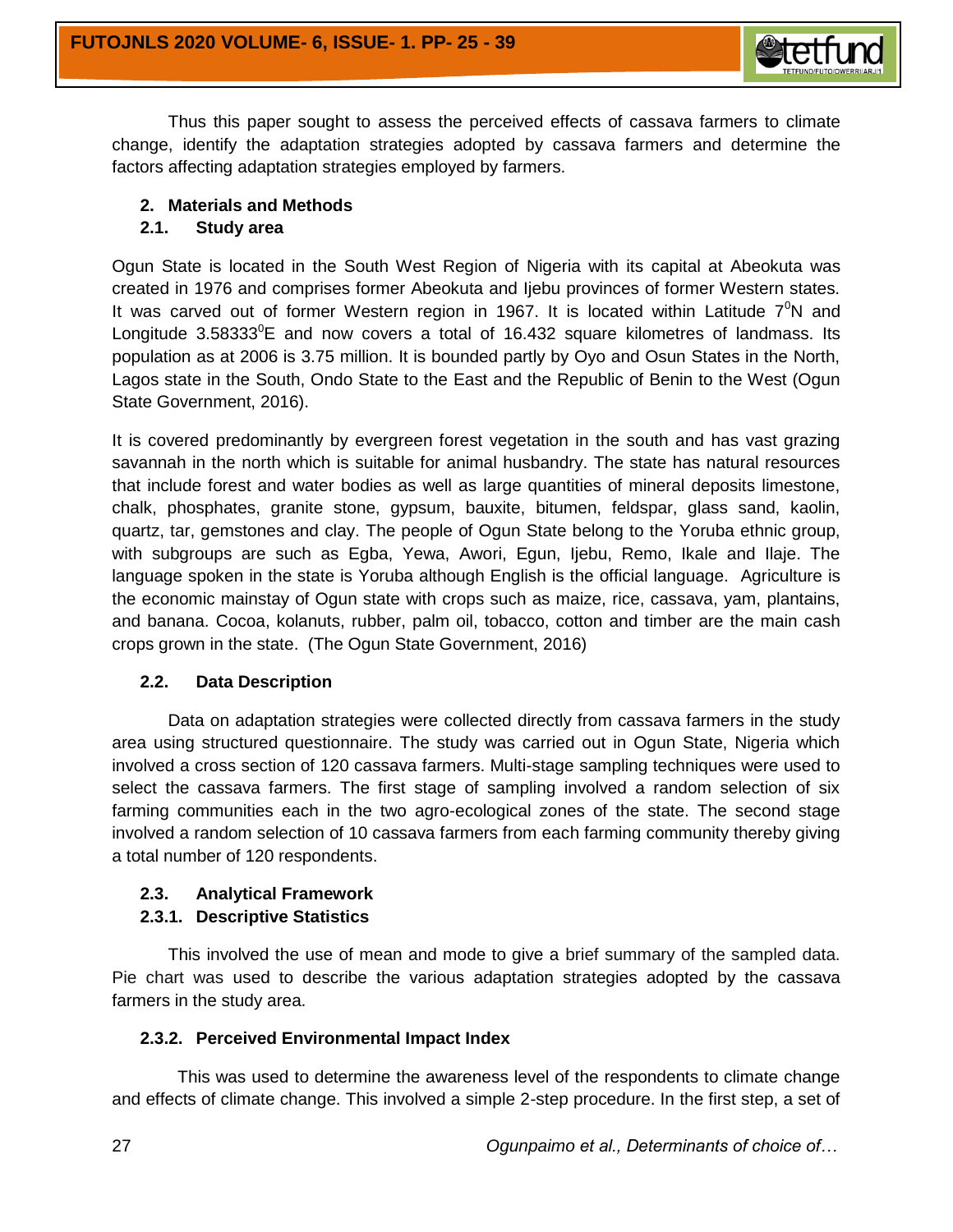

climate change indicators  $(E_i)$  was read to the respondents to reveal their opinions on each of these indicators. These were in form of perceptual statements. A value of 1 was assigned to each observed indicator where the farmer recognized the change indicator and 0 otherwise. In the second step, the respondents were asked to reveal the relative importance of each observed indicator on effect of cassava output on a five-scale point  $(R_m)$ . A score of 1 was assigned for the least important, and 5 for the very high important indicator. These ranks were converted to weighted scores ( $W<sub>o</sub>$ ). A weight of 0.2 was assigned to the lowest rank of 1, and a weight of 1 for the highest rank of 5. Meanwhile, a zero weight was assigned to indicators for which the farmer did not recognize an observed change. This was in line with (Rahman, 2005).

The PEII for each farmer was computed by summing up the mean of the weighted scores of the impact indicators as below:

$$
PEII = \sum_{i}^{12} \sum_{j}^{5} \sum_{i}^{1} E_{j} R_{m} W_{q} \tag{1}
$$

where:

E<sup>j</sup> represents impact indicators of climate change causes and effects.

j ranges between 1 and 12.

 $R<sub>m</sub>$  represents the relative level of awareness of the indicators each for climate change causes and effects on a five scale point of 1 to 5.

m ranges between 0 and 5.

 $W<sub>o</sub>$  represents the mean of the weighted score of each  $R<sub>m</sub>$ . A weight of 0.2 is assigned for lowest rank of 1 and a weight of 1 is assigned for the highest rank of 5. A zero weight is assigned for indicators for which the farmer does not recognize an impact. q ranges between 0.2 and 1.

#### **2.3.3. Multinomial Logit Model**

 This was used to estimate the factors affecting most adopted adaptation strategies employed by respondents in the study area.

To describe the MNL model, let y denote a random variable taking on the values (1, 2 .....J) for a positive integer J and X denote a set of conditioning variables. In this case y denotes adaptation options or categories and x contains different household, institutional and environmental attributes, how do changes in the elements of x affect the response probabilities.

 $P(y=|x)$ ,  $j=1,2,\ldots,d$ . Because probability must sum to unity,  $P(y=|x)$  is determined once we know the probabilities for j=2,…..J (Deresa, Ringler and Hassan 2010)

The MNL model has a response probability of

$$
P(y = j \setminus x) = \exp(x\beta j) / [1 - \sum_{h=1}^{J} \exp(x\beta h), j = 1 \dots J]
$$
 (2)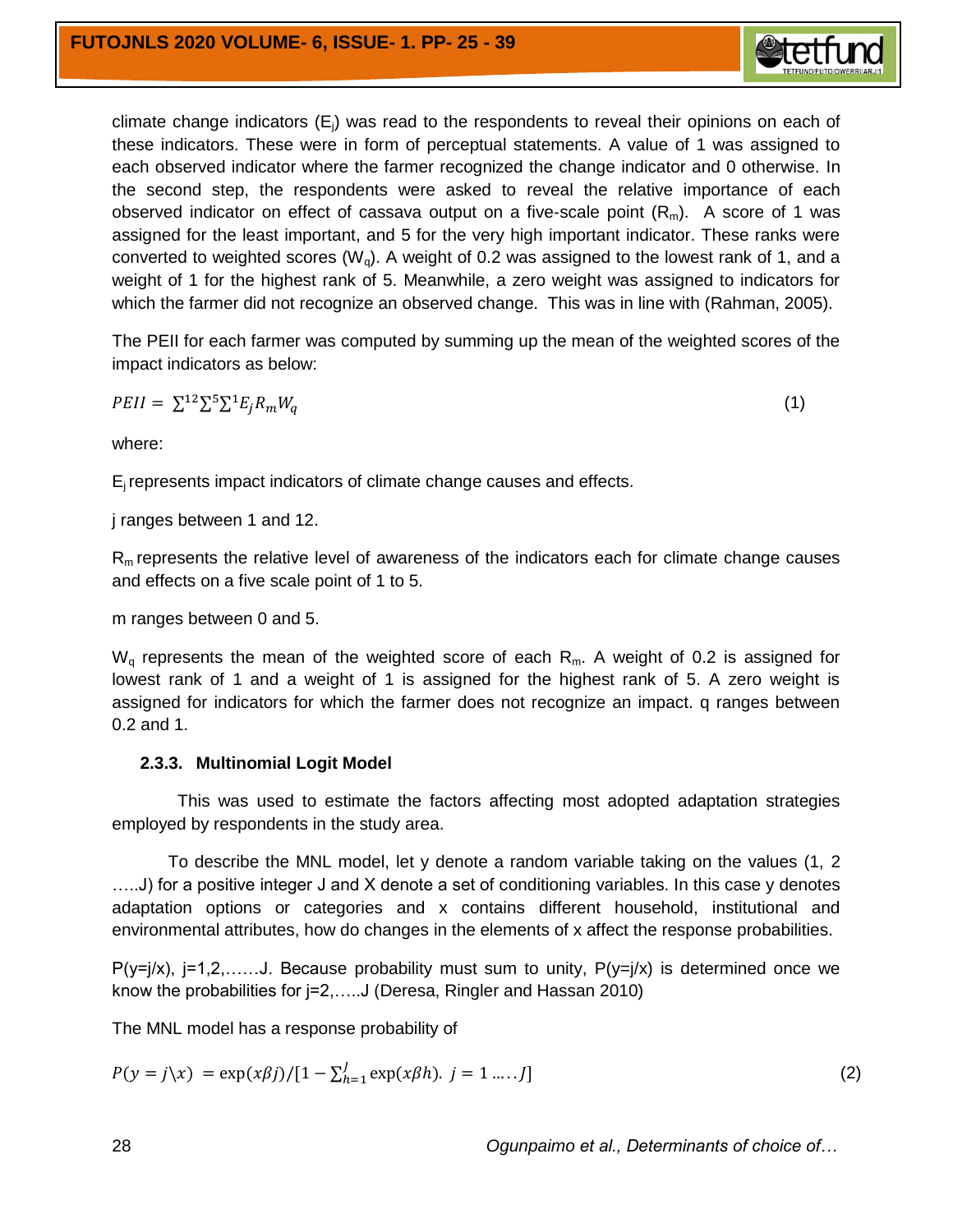The dependent variable is therefore the log of one alternative relative to the base alternative. The MNL coefficients are difficult to interpret, and associating the β*j* with the *jth* outcome is tempting and misleading. To interpret the effects of explanatory variables on the probabilities, marginal effects are usually derived as (Greene, 2003):

$$
\delta j = \frac{\partial P_j}{\partial x_i} = \left[ \beta j - \sum_{k=0}^{J} P_k \beta_k \right] P_k \left( \beta j - \bar{\beta} \right) \tag{3}
$$

In this analysis, the four adaptation categories considered are given below:

- Did nothing (reference category)
- Diversify more into other crops
- Diversify into non-farm activities
- Other adaptation strategies

To estimate this model there is need to normalize on one category, which is referred to as the "reference state." In this analysis, the first category (did nothing) is the "reference state."

where

 $\epsilon^*$  = is a random disturbance term,

 $\beta^*$  = is a vector of unknown parameters that can be interpreted as the net influence of the vector of explanatory variables influencing adaptation,

 $Y =$  the probability of choosing an adaptation category

 $X =$  the explanatory variables as shown in Table 1.

| Variable | <b>Description</b>                   | Measurement                          | A priori expectation |
|----------|--------------------------------------|--------------------------------------|----------------------|
| $X_1$    | Farming experience                   | Years                                | $\ddot{}$            |
| $X_2$    | <b>Educational level</b>             | Years                                | $\ddot{}$            |
| $X_3$    | Age                                  | Years                                | 土                    |
| $X_4$    | Household size                       | Number                               | $\ddot{}$            |
| $X_5$    | Years of residence in a<br>community | Years                                | $\ddot{}$            |
| $X_6$    | Secondary occupation income          | <b>Naira</b>                         | $\ddot{}$            |
| $X_7$    | Frequency of extension contact       | Number                               | $\ddot{}$            |
| $X_8$    | Gender                               | Dummy: 1 for male; 0 otherwise       | 士                    |
| $X_{9}$  | <b>Marital status</b>                | Dummy: 1 for married; 0<br>otherwise | 士                    |
| $X_{10}$ | Access to credit                     | Naira                                | +                    |

Table 1: The Description Measurement and A Priori Expectation of the Variables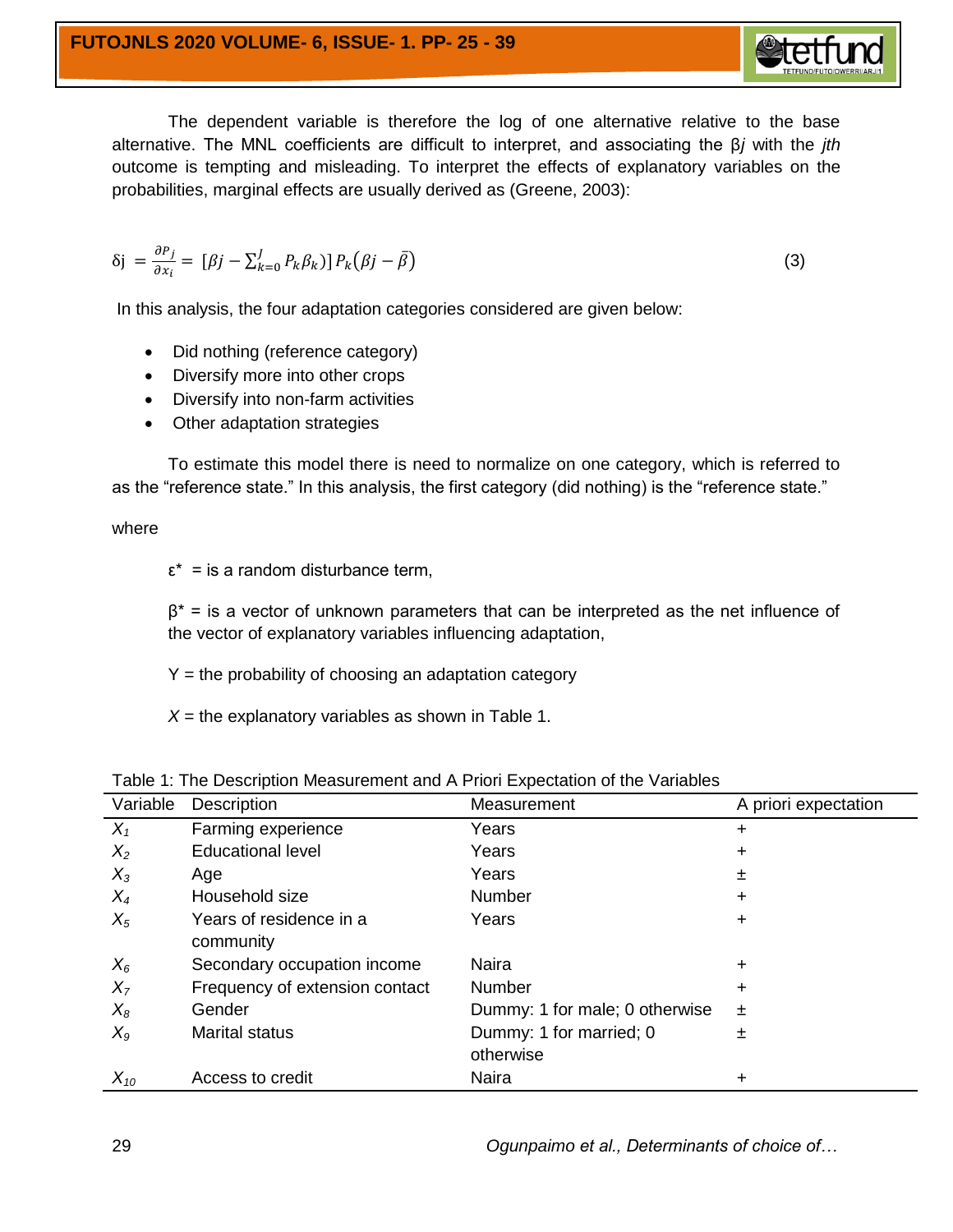

### **3. Results and Discussions**

The summary of respondent's personal characteristics are shown in Table 2, as indicated most cassava farmers are main, married (91.7%) with an average household size of 7 persons.

| rabic 2. Odminiary or Onaractoriotics or Odssava Family 3 in the Otagy Area |                 |                  |  |  |
|-----------------------------------------------------------------------------|-----------------|------------------|--|--|
| Dependent variable                                                          | Mean            | Percentages      |  |  |
| Age                                                                         | 52.5 years      |                  |  |  |
| <b>Household Size</b>                                                       | 7 members       |                  |  |  |
| <b>Educational Level</b>                                                    | 9 years         |                  |  |  |
| Length of Residence in the community                                        | 28.8 years      |                  |  |  |
| Years of farming experience                                                 | 20.73 years     |                  |  |  |
| Gender                                                                      |                 | Male= $68.3\%$   |  |  |
|                                                                             |                 | Female $=31.7\%$ |  |  |
| <b>Extension Contact</b>                                                    |                 | $No = 71.7%$     |  |  |
|                                                                             |                 | $Yes = 28.3\%$   |  |  |
| <b>Marital Status</b>                                                       |                 | Married=91.7%    |  |  |
|                                                                             |                 | Single $=8.4\%$  |  |  |
| Secondary Income                                                            | N13117.00/month |                  |  |  |

Table 2: Summary of Characteristics of Cassava Farmers in the Study Area

Source: Field Survey

#### **3.1. Perceived Effects of Climate Change on Cassava Production**

The mean values of the perceived effects of climate change on cassava production showed in Table 3 indicates that respondents ranked increase in temperature highest (0.375), closely followed by increase in rainfall intensity (0.32). The lowest ranking observed change was flood occurrence (0.02). The overall index of perceived effect of climate change on cassava production is 0.18; this implies that only about 18% of the whole population believes that climate change influences cassava production.

Table 3: Perceived Effects of Climate Change on Cassava Production

| rapic J. Feredived Enecto or Ollmate Originge on Odoodva Froudellon |       |                |                |  |
|---------------------------------------------------------------------|-------|----------------|----------------|--|
| Indicators of Observed change                                       | Mean  | Std. Deviation | Rank           |  |
| Increase in temperature                                             | 0.375 | 0.391          |                |  |
| Increased Rainfall intensity                                        | 0.32  | 0.407          | $\overline{2}$ |  |
| Increased Rainfall duration                                         | 0.26  | 0.397          | 3              |  |
| High sunlight intensity                                             | 0.22  | 0.314          | 4              |  |
| Changed timing of Rains                                             | 0.19  | 0.290          | 5              |  |
| Increased moisture content in produce                               | 0.18  | 0.348          | 6              |  |
| Decrease temperature                                                | 0.18  | 0.311          | 7              |  |
| <b>Reduced Rainfall intensity</b>                                   | 0.17  | 0.326          | 8              |  |
| Have you experienced erosion                                        | 0.14  | 0.322          | 9              |  |
| <b>Reduced Rainfall duration</b>                                    | 0.11  | 0.263          | 10             |  |
| Drought occurrence                                                  | 0.06  | 0.227          | 11             |  |
| Increase in wind intensity                                          | 0.05  | 0.164          | 12             |  |
| Flood occurrence                                                    | 0.02  | 0.116          | 13             |  |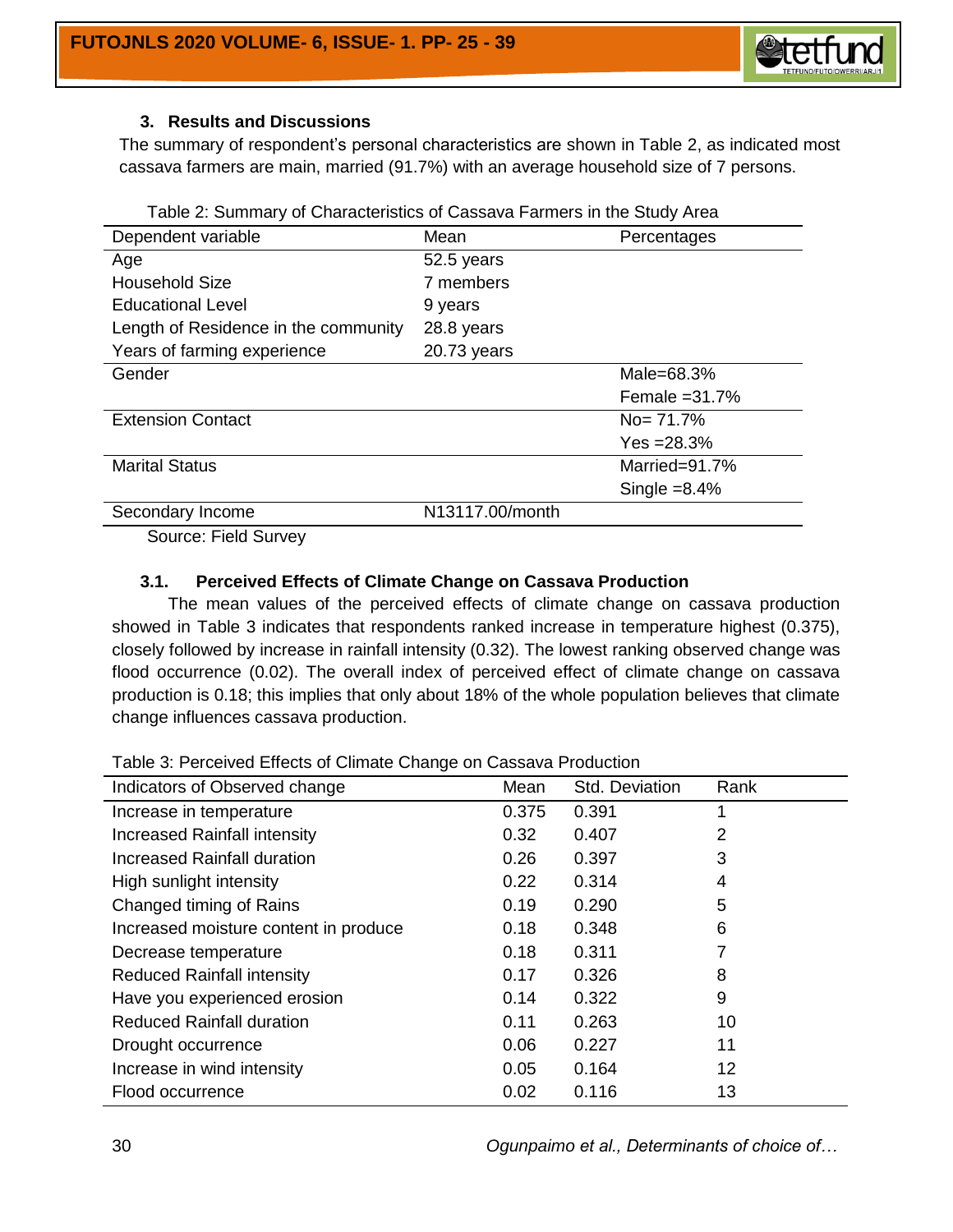

**-** 

Overall Index of perceived effect of climate change on cassava production and the change on cassava production

## **3.2. Distribution of Adaptation strategies adopted by Respondents**

Adaptation strategies employed by farmers included crop diversification, off-farm diversification and other adaptation strategies which include monitoring weather change by indigenous knowledge, implementing soil conservation techniques, changing cassava variety, changing planting and harvesting time and storing of produce. Figure 1 showed that majority (41.67%) of cassava farmers diversified more into other crops, 25% diversified into non-farm activities, 22.5% chose other adaptation strategies while only 10% of respondents were found to do nothing in adapting to climate change.



## **Fig. 1: Adaptation Strategies Employed by Cassava Farmers**

## **3.3. Determinants of Adaptation Strategies Employed by Respondents**

This choice set now has four strategies.

- 1. Did nothing (reference category)
- 2. Diversify more into other crops
- 3. Diversify into non-farm activities
- 4. Other adaptation strategies/ management practices.

In this analysis, the first category (did nothing) is the "reference state", therefore inference from the estimated coefficients for each choice category was made with reference to did nothing. The result of the multinomial logit model shows the value of the log likelihood function to be - 108.03774 which implies the explanatory variables in the model significantly explain the factors affecting adaptation strategies employed by farmers in the study area. The Chi-square value of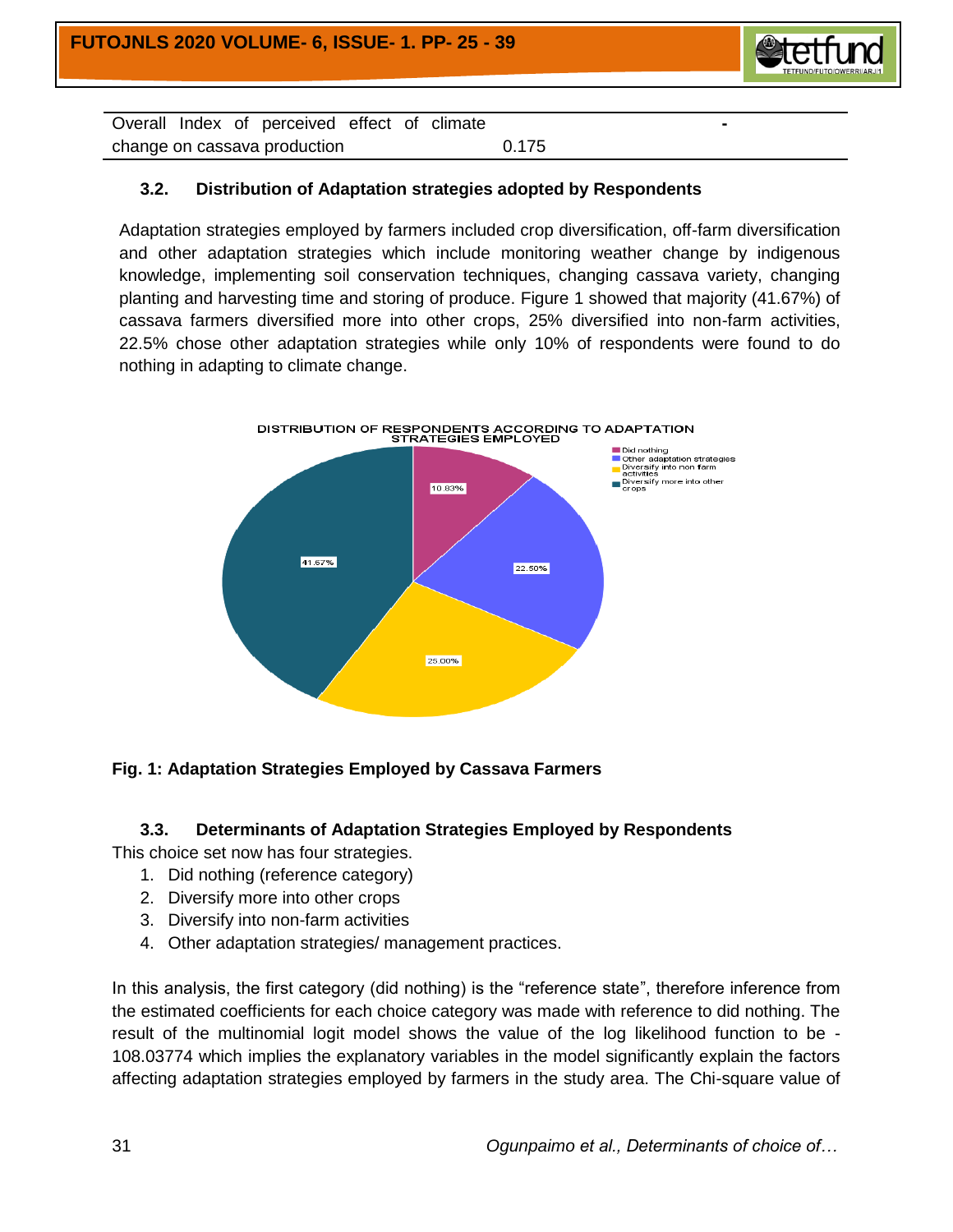

91.91 associated with the log likelihood ratio was significant at 1% (p<0.01) suggesting strong explanatory power of the model (Table 4)

Among the explanatory variables considered in the model age, household size, length of residence in the community, extension contact, and marital status are the factors that influence adaptation strategies employed by respondents across the different adaptation strategies in the study area with reference to doing nothing.

Age of Respondents: The study found out that age is significant (p<0.01) and positive, implying that an increase in age will increase the probability of respondents' to adopt crop diversification such as planting of cassava and maize as an adaptation option and off-farm diversification as against those that did nothing. This result is in support of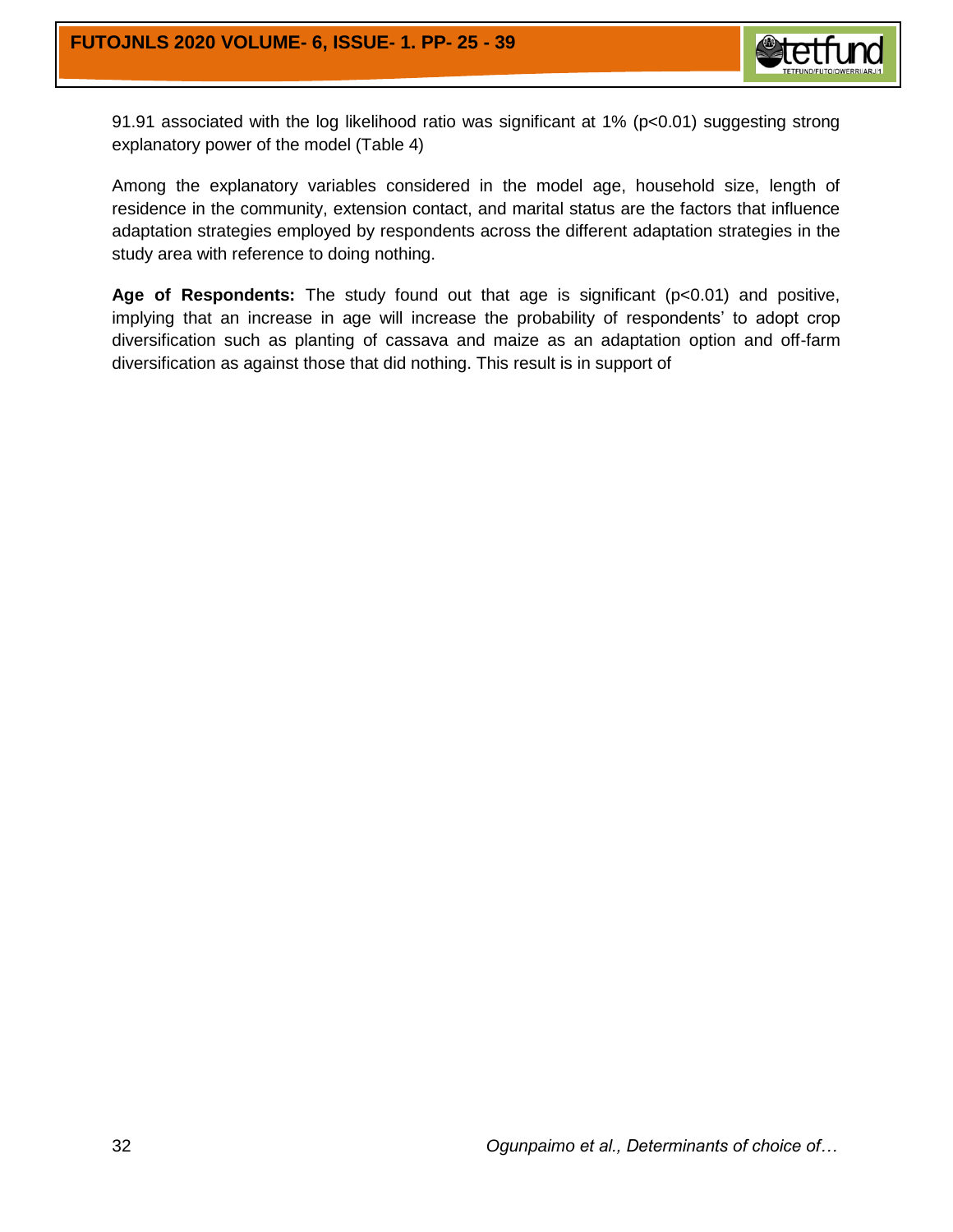

| Explanatory Variable          | Diversify more into other crops | Diversify into other non-farm                 | Other adaptation strategies |
|-------------------------------|---------------------------------|-----------------------------------------------|-----------------------------|
|                               |                                 | activities                                    |                             |
| Age                           | $0.20***$                       | $0.14*$                                       | 0.05                        |
|                               | (2.69)                          | (1.93)                                        | (0.63)                      |
| <b>Household Size</b>         | $-0.42**$                       | $-0.29$                                       | $-0.13$                     |
|                               | $(-2.02)$                       | $(-1.35)$                                     | $(-0.57)$                   |
| <b>Educational Level</b>      | $-0.012$                        | 0.10                                          | $-0.03$                     |
|                               | $(-0.13)$                       | (0.83)                                        | $(-0.24)$                   |
| Length of Residence in The    | $-0.09***$                      | $-0.03$                                       | $-0.12***$                  |
| Community                     | $(-2.80)$                       | $(-1.01)$                                     | $(-3.02)$                   |
| Farming Experience in Cassava | $-0.08**$                       | $-0.07**$                                     | 0.01                        |
|                               | $(-2.04)$                       | $(-2.09)$                                     | (0.11)                      |
| Secondary Occupation Income   | 0.04                            | 0.10                                          | 0.42                        |
|                               | (1.14)                          | (1.14)                                        | (1.13)                      |
| Gender                        | $-1.45$                         | $-1.41$                                       | 0.43                        |
|                               | $(-0.93)$                       | $(-0.88)$                                     | (0.25)                      |
| <b>Marital Status</b>         | $-1.50$                         | $-16.02$                                      | $3.07**$                    |
|                               | $(-1.05)$                       | $(-0.01)$                                     | (2.09)                      |
| <b>Extension Contact</b>      | $-2.32**$                       | $-2.40**$                                     | $-1.80$                     |
|                               | $(-2.02)$                       | $(-2.09)$                                     | $(-1.23)$                   |
| Access to Credit              | $-1.66$                         | $-17.61$                                      | $-17.36$                    |
|                               | $(-0.00)$                       | $(-0.01)$                                     | $(-0.01)$                   |
| Constant                      | 0.89                            | 16.45                                         | 18.60                       |
|                               | (0.00)                          | (0.01)                                        | (0.01)                      |
| <b>Observations</b>           | 120                             | $***$<br>Coefficients significant at 1%       |                             |
| Log Likelihood                | $-108.04***$                    | $***$<br>Coefficients significant at 5%       |                             |
| <b>Lr Chi2(33)</b>            | 91.91***                        | $^{\star}$<br>Coefficients significant at 10% |                             |
| P-Value                       | 0.000                           | t-values --- values in parenthesis            |                             |

## Table 4: Parameter Estimates of Multinomial Logit Model of Respondents' Adaptation Strategies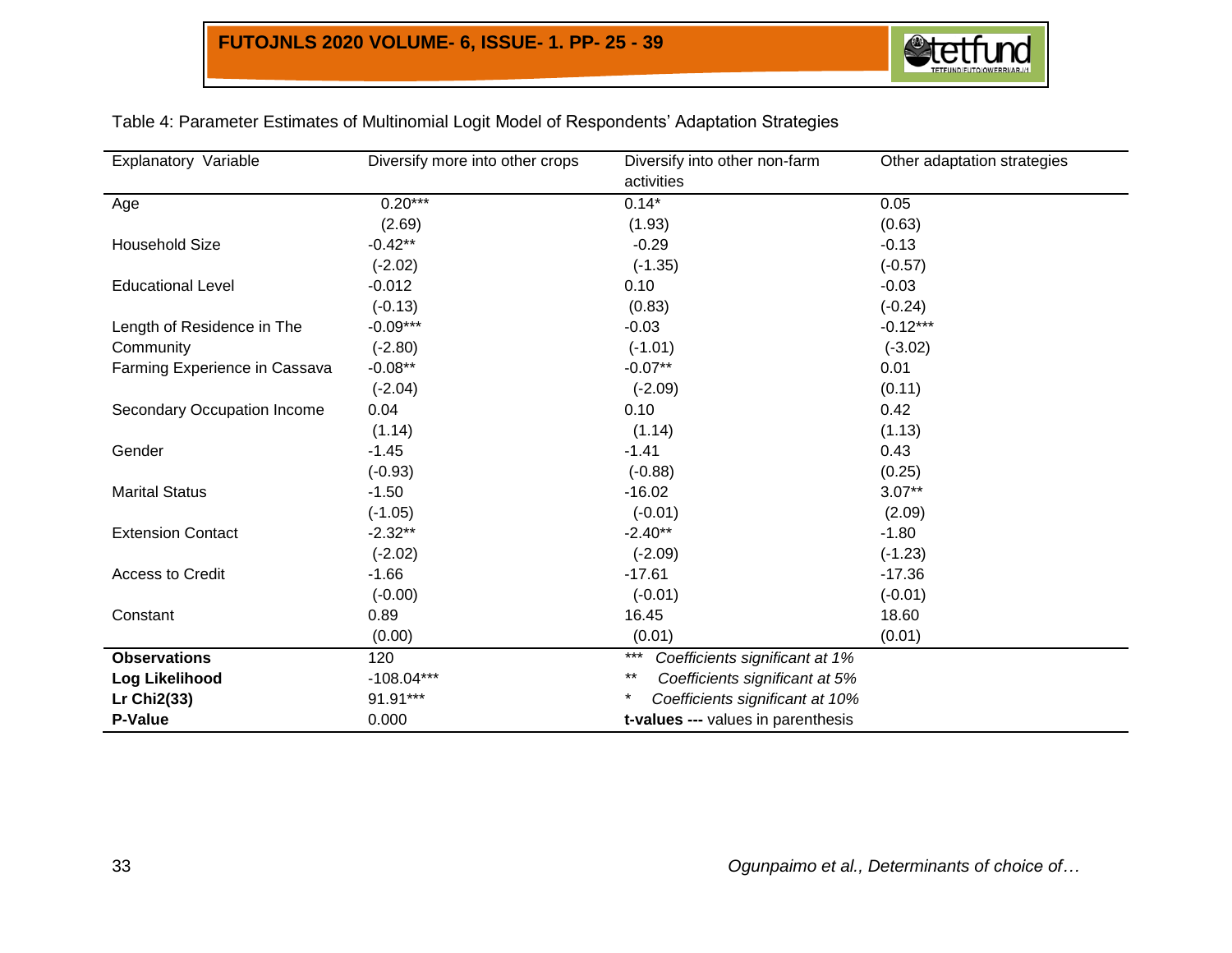

Obayelu *et al*., (2015); Ogunpaimo and Dipeolu, 2019 but contrary to the findings of Nhemachena, Hassan, and Chakwizira, (2014) which found that age of the farmer did not seem to influence diversification of crop cultivation by farmers. It is also contrary to the findings of Ojo and Baiyegunhi,2019 who found a negative relationship between age and decision of farmers to adopt mixed cropping. He argued that the negative relationship suggests that younger farmers are more likely to choose adaptation strategies than older farmers, however we supposed that older farmer are more patient and sometimes more open to climate change adaptation strategies.

**Household Size:** As indicated in Table 4, household size is a significant (p<0.05) but negative for the crop diversification option in contrast to not adopting any adaptation strategy, it can be inferred that an increase in household size will decrease the probability of respondents' diversifying into other crops as against doing nothing. This finding is in line with Apata *et al*. (2009); Aemro, Jemma and Mengistu, (2012); and Dang *et al*. (2014), who found that increase in household size reduces the probability of a farmer adapting to climate change. This finding is against Derresa *et al*. (2009); Alli and Ereinstein, (2015); Ojo and Baiyegunhi, (2019) and Ogunpaimo and Dipeolu, (2019).

The justification for this result is that cassava is a turgid crop that can withstand varying weather conditions and as such can mostly meet household consumption needs at varying period of the year. Thus, households will be encouraged to continuously cultivate cassava with increase in household size.

**Length of years of residence in a community**: This indicator has significant (p<0.01) and negative effects on both crop diversification and management practices strategies, suggesting that an increase in this variable will lead to decrease in the probability that the respondents will choose each of these adaptation options as against those that did nothing. With increase in years of residence in the community comes increased knowledge and expertise in the environmental condition that will favour the cultivation of cassava. Cassava farmers in the study area are aware that most cassava crops will thrive even in the case of mild and sometimes serious environmental challenges, as such a decreased yearning to diversify into other crops that more influenced by fluctuations in climatic conditions. This finding is against the result of Ogunpaimo and Dipeolu, (2019) largely because cassava processing is more negatively influenced by climate change than cassava production.

**Years of farming experience:** An increase in farming experience will decrease the probability respondents choose crop diversification or off-farm diversification with reference to did nothing as indicated in Table 4. These findings are contrary to that Aemro, Jemma and Mengistu (2012) and Evengelista, (2013); who found out that the more experienced farmers are the more likely they are to adapt than the less experienced

The result in unique in that that experienced cassava farmers recognizes cassava as a climate resilient crop to some degree thus decreases their level of adopting climate change adaptation. The experienced farmers identify cassava as a savior crop which might meet farmers needs even when other crops fail.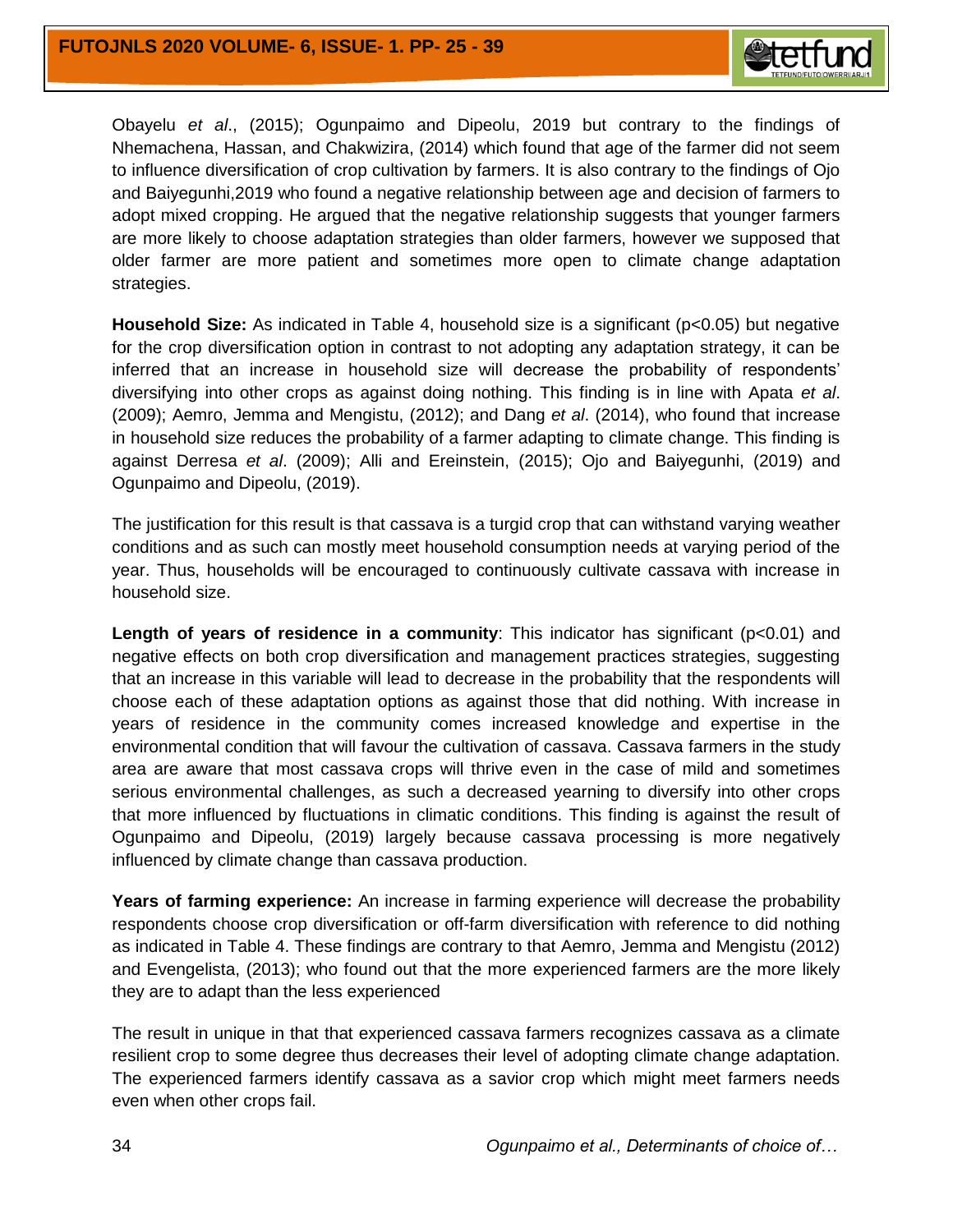

This outcome is in support of Acquah (2011); Quayum and Ali (2012) and Ojo and Baiyegunhi, (2019). They opined that experienced farmers might be more interested in maintaining familiar traditional methods of farming, instead of adopting new techniques. The coefficient of access to extension services had

**Marital Status:** Table 4 showed that marital status is a significant ( $p<0.05$ ) and positive for management practices strategies option, it entails that an increase in number of married farmers in relation to single farmers will increase the probability of respondents' to employ other management strategies in relation to doing nothing.

**Extension Contact:** Furthermore, extension contact was found to be significant (p<0.05) and negative, for strategies of crop and off-farm diversification. It implies that an increase in extension contact would decrease the likelihood of the respondents diversifying into other crops and diversifying into non-farm activities. This implies that farmers who had access to extension services are more likely to continue the cultivation of cassava due to awareness brought by the extension contacts about the importance and turgidity of cassava crop. This result contrast with previous findings such as Aemro, Jemma and Mengistu (2012), Nhemachena, Hassan, and Chakwizira, (2014); who stated that better access to extension services seems to have a strong positive influence on the probability of choosing adaptation measures.

#### **3.3.1. Marginal Effects of Respondents' Adaptation Strategies**

The marginal effects of a probabilistic outcome give an indication of by how much the dependent variable is explained by the explanatory variables.

In this study, a year increase in age of respondents will increase the probability of respondents to adopt crop diversification with respect to doing nothing by 0.27 and will increase the probability of respondents to implement off-farm activities in relation to not choosing any adaptation strategies by 0.01 (Table 5). An increase in number of household size of will decrease the probability of respondents diversifying more into other crops in relation to doing nothing by 0.56 .Table 5 also indicated that a year increase in length of residence in the community will decrease the probability of respondents to choose crop diversification and management practices adaptation in relation to doing nothing by 0.01

An increase in farming experience in cassava will decrease the probability of respondents to implement crop and off-farm diversification in relation to doing nothing by 0.01 and 0.001 respectively while increase in extension contact will decrease the probability of respondents diversifying more into other crops in relation to doing nothing by 0.11.

#### **4. Conclusion**

The adaptation strategies adopted by cassava farmers are classified into four categories in this study which are mainly crop diversification and off-farm diversification and other management practices.

The result of perceived effect of climate variability on cassava production showed that the overall index of perceived effect of climate variability on cassava production was found to be 0.175. The respondents identified increased temperature, increased rainfall intensity and increased rainfall duration as the major climatic indicators that they felt affect cassava production.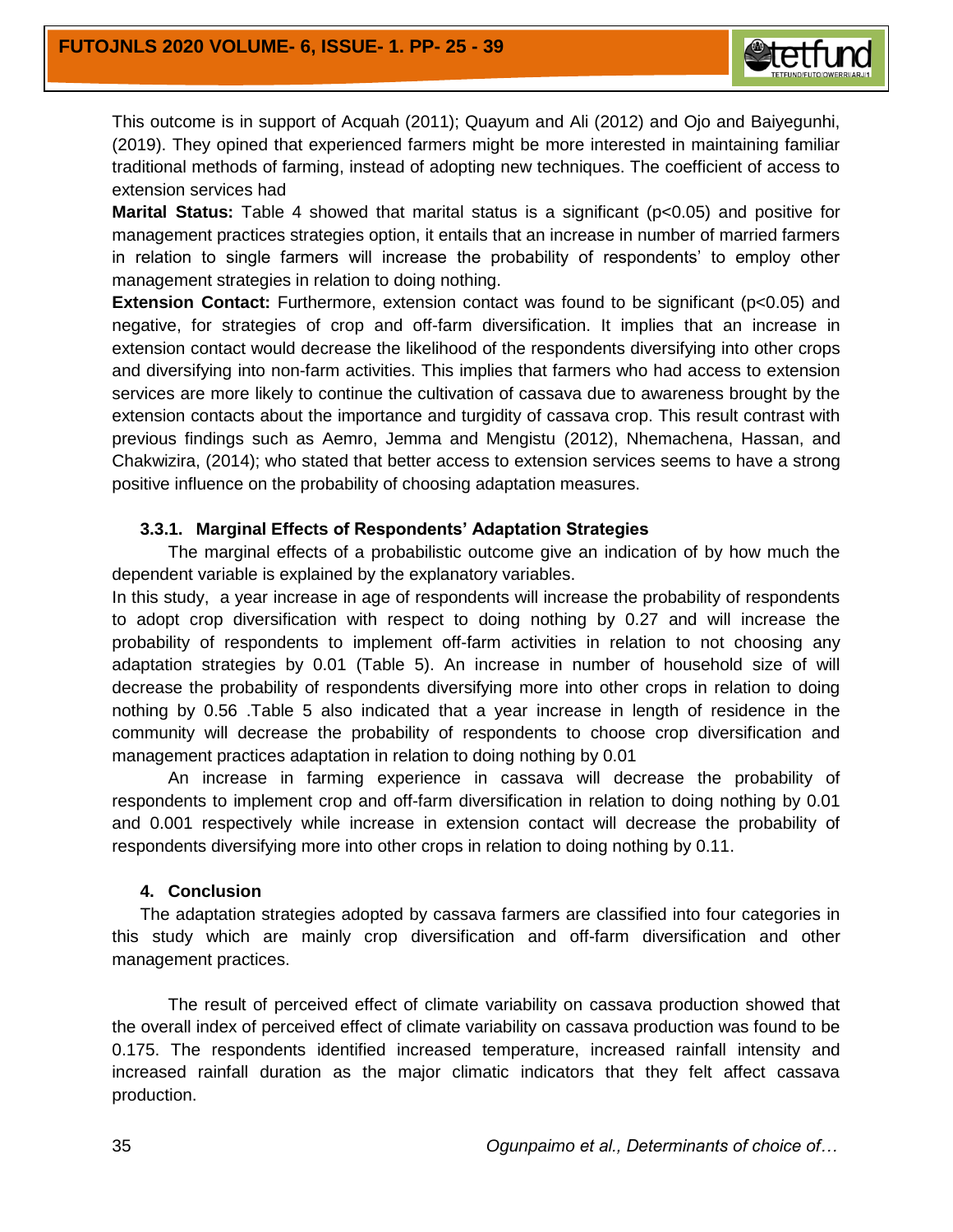

## Table 5: Marginal effect of Multinomial Logit Model of Respondents' Adaptation Strategies

| Explanatory Variable                    | Crop diversification | Off-farm diversification | Other adaptation strategies |
|-----------------------------------------|----------------------|--------------------------|-----------------------------|
| Age                                     | 0.27                 | 0.01                     | $-0.02$                     |
| Household Size                          | $-0.56$              | 0.04                     | $-0.13$                     |
| <b>Educational Level</b>                | $-0.05$              | 0.01                     | $-0.01$                     |
| Length of Residence In The<br>Community | $-0.01$              | 0.01                     | $-0.01$                     |
| Farming Experience In Cassava           | $-0.01$              | $-0.001$                 | 0.02                        |
| <b>Secondary Occupation Income</b>      | 0.02                 | 0.02                     | 0.03                        |
| Gender                                  | $-0.25$              | $-0.03$                  | 0.27                        |
| <b>Marital Status</b>                   | $-0.46$              | $-0.39$                  | 0.85                        |
| <b>Extension Contact</b>                | $-0.11$              | $-0.02$                  | 0.087                       |
| <b>Access to Credit</b>                 | 0.75                 | $-0.28$                  | $-0.48$                     |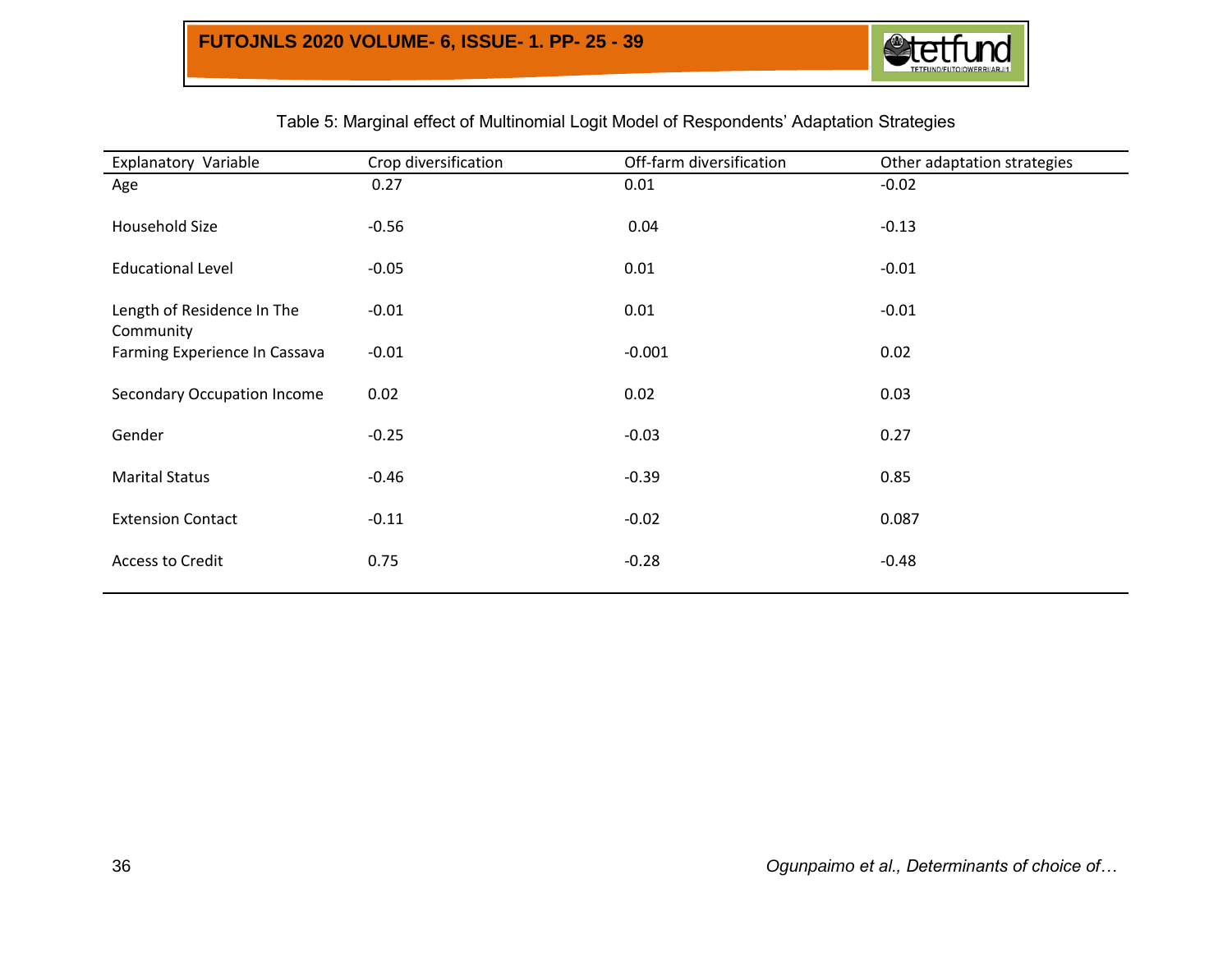

Therefore, the study recommends that improved access to extension contacts by farmers should be encouraged to enhance dissemination of information and advisory services on the importance of cassava cultivation and the need to adopt or not to adopt to climate change adaptation strategies.

#### **Acknowledgements**

The authors will like to acknowledge the Cassava Adding Value for Africa (C:AVA) and the Cassava market for the grant provision in conducting this study.

#### **References**

- Acquah, H.D., (2011). Farmers' perception and adaptation to climate change: A willingness to pay analysis. *Journal of Sustainable Development in Africa* 13 (5), 150–161.
- Adger, W.N., Huq, S., Brown, K., Conway, D. & Hulme, M. (2003). Adaptation to Climate Change in the Developing World. *Progress in Development Studies* 3, 179–195.
- Aemro, T., Jemma, H. & Mengistu, K. (2012). Climate Change Adaptation Strategies of Smallholder Farmers: The Case of Babilie District, East Harerghe Zone of Oromia Regional State of Ethiopia, *Journal of Economics and Sustainable Development* 3 (14), 1-12.
- Ali, A. & Erenstein, O. (2017). Assessing Farmer Use of Climate Change Adaptation Practices and Impacts on Food Security and Poverty in Pakistan. *Climate Risk Management* 16, 183–194.
- Anyoha N.O., Nnadi, F.N., Chikaire, J., Echetama, J.A., Utazi, C.O. & Ihenacho R.A. (2013). Socio-economic factors influencing climate change adaptation among crop farmers in Umuahia South Area of Abia State, Nigeria. Net Journal of Agricultural Science 1(2), 42-47.
- Apata, T.G., Samuel, K.D. & Adeola, A.O. (2009).Analysis of Climate Change Perception and Adaptation among Arable Food Crop Farmers in South Western Nigeria, Contributed Paper prepared for presentation at the International Association of Agricultural Economists' 2009 Conference, Beijing, China, August 16-22, 2-9.
- Dang, L. H., Li, E., Nuberg, I. & Bruwer, J. (2014). Farmers' Assessments of Private Adaptive Measures to Climate Change and Influential Factors: A Study in the Mekong Delta, Vietnam. *Natural Hazards* 71, 385–401.
- Deressa T.T., Hassan R.M. & Ringler C. (2009). Assessing Household Vulnerability to Climate Change. The Case of Farmers in the Nile Basin of Ethiopia *IFPRI Discussion Paper 00935.* 18.
- Deressa, T. T., Hassan R. M. & Ringler, C. (2010), Perception and Adaptation to Climate Change: The Case of Farmers in the Nile Basin of Ethiopia*. The Journal of Agricultural Science,* 149, 23-31.
- European Commission Action, (2016). Adaptation to Climate Change [https://ec.europa.eu/clima/policies/adaptation\\_en.](https://ec.europa.eu/clima/policies/adaptation_en)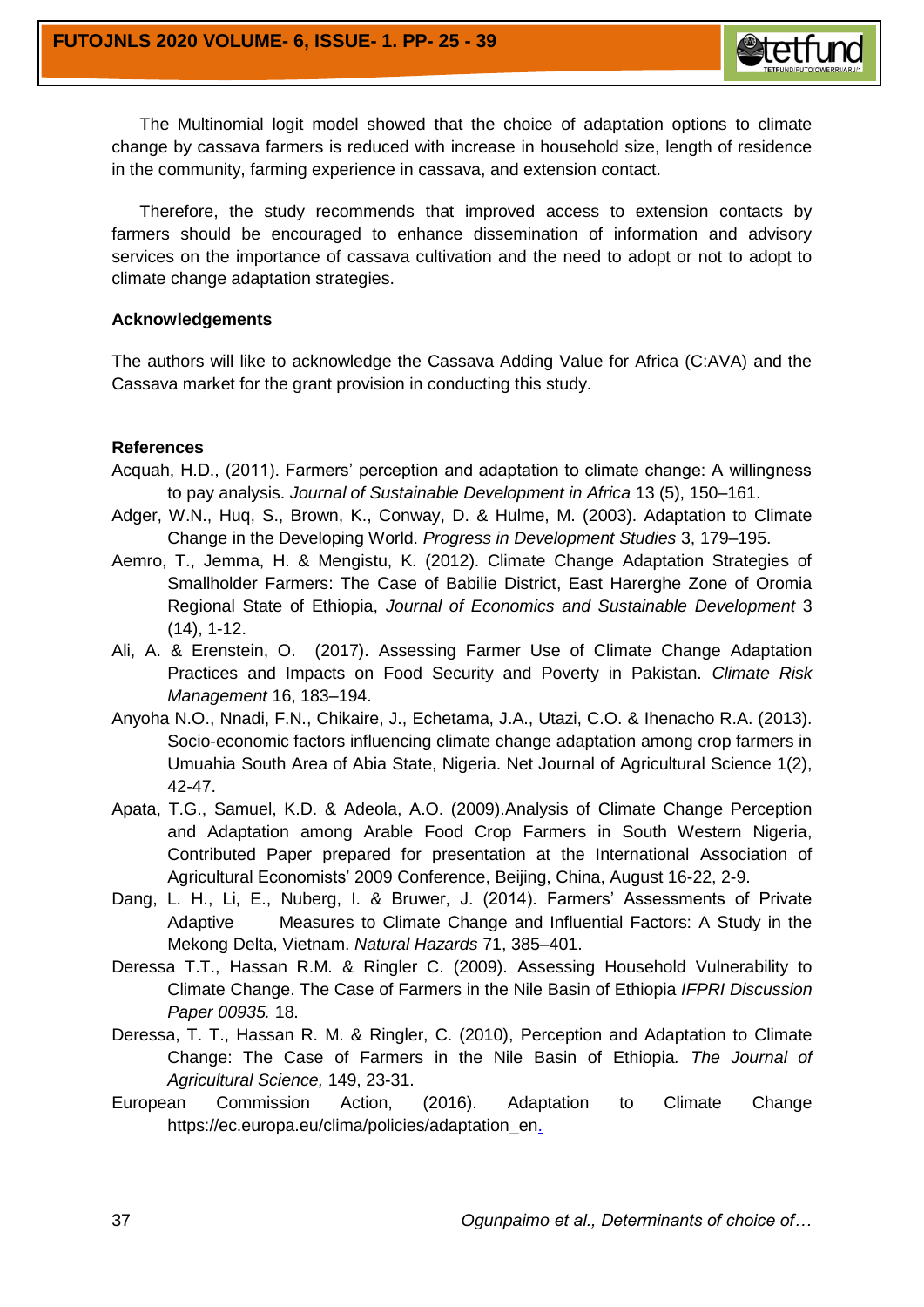

- Evengelista, M. (2013), Farmers' Adaptation to Climate Change in Chivi District of Zimbabwe, published by Trade and Development Studies Centre, 3 Downie Avenue Belgravia, Harare Zimbabwe 30.
- Food and Agricultural Organization (FAO), (2020).Nigeria at a Glance. Available online: http://www.fao.org/nigeria/fao-in-nigeria/nigeria-at-a-glance/en/ (accessed on 28<sup>th</sup> of May, 2020).

Greene, W.H. (2000). Econometric analysis. Fourth edition. Prentice Hall, New Jersey. 1004. Greene, W.H. (2003). Econometric analysis. Fifth edition. Prentice Hall, New Jersey. 1026.

- James, S.J., Zibanani, K. & Francis N. O. (2013). Farmers' Perceptions and Adaptations to Climate Change in Sub-Sahara Africa: A Synthesis of Empirical Studies and Implications for Public Policy in African Agriculture *Journal of Agricultural Science*, Canadian Center of Science and Education. *5*(4), 121-135.
- International Institute of Tropical Agriculture (IITA), (2020).Cassava. Available online: https://www.iita.org/cropsnew/cassava/ (accessed on 28<sup>th</sup> of May, 2020).
- Nhemachena, C. & Hassan, R. (2007). Micro-Level Analysis of Farmers' Adaptation to Climate Change in Southern Africa, IFPRI Discussion Paper 00714. 30.
- Nhemachena, C. Hassan, R. & Chakwizira, (2014). Analysis of the Determinant of Farmlevel Adaptation measures to climate change in Southern Africa. *Academic Journals*, 6(5), 232-241.
- Nweke, F. I., Ugwu, B. O., Dixon, G. O., Asadu, C. L. A. & Ajobo, O. (1997). Cassava production in Nigeria: A function of farmer access to market and to improved production and processing technologies. COSCA Working Paper No. 2 1.Collaborative study of cassava in Africa, IITA, Ibadan, Nigeria.108.
- Obayelu, O.A. Akintunde, O.O. & Obayelu, A.E. (2015) Determinants of on farm cassava biodiversity in Ogun State, Nigeria, *International Journal of Biodiversity Science, Ecosystem Services & Management*, 11(4), 298-308.
- Ohimain, I. E. (2015). A Decade (2002 2012) of Presidential Intervention on Cassava in Nigeria; the Successes and Challenges. *Asian Journal of Agricultural Extension, Economics and Sociology*, *6*(4), 185-193. https://doi.org/10.9734/AJAEES/2015/16979
- Ogun State Government official website, (2016). Ogun State brief http://ogunstate.gov.ng/ogun-state/(accessed on 30<sup>th</sup> of May, 2020).
- Ogunpaimo, O.R. & Dipeolu, A.O. (2019).Determinants of Factors Affecting Adaptation Strategies to Climate Change in Cassava Processing in South West, Nigeria. *FUDMA Journal of Sciences* 3(3), 281-292.
- Ojo, T.O. & Baiyegunhi, L.J.S. (2019). Determinants of climate change adaptation strategies and its impact on the net farm income of rice farmers in south-west Nigeria. Land Use Policy, https://doi.org/10.1016/j.landusepol.2019.04.007, 10.
- Pereira,L.. (2017). Climate Change Impacts on Agriculture across Africa. *Oxford Research Encyclopedia of Environmental Science*. 35.
- Quayum, M. & Ali, A. (2012). Adoption and Diffusion of Power Tillers in Bangladesh. *Bangladesh Journal of Agricultural Research*, *37*(2), 307-325
- Rahman, S. (2005). Environmental Impact of technological change on Bangladesh agriculture: Farmers' perceptions, determinants, and effects on resource allocation decisions. *Agricultural Economics*, 33, 107–116.
- Sanni, L.O., Daniels, A., Udah, A., Elechi, N., Oruwa, C. & Tijani, G. 2011. A Report on Cassava Value Chain Analysis in the Niger Delta, Foundation for Partnership Initiatives in the Niger Delta (PIND), Nigeria.80. https://www.ndpifoundation.org/wp-